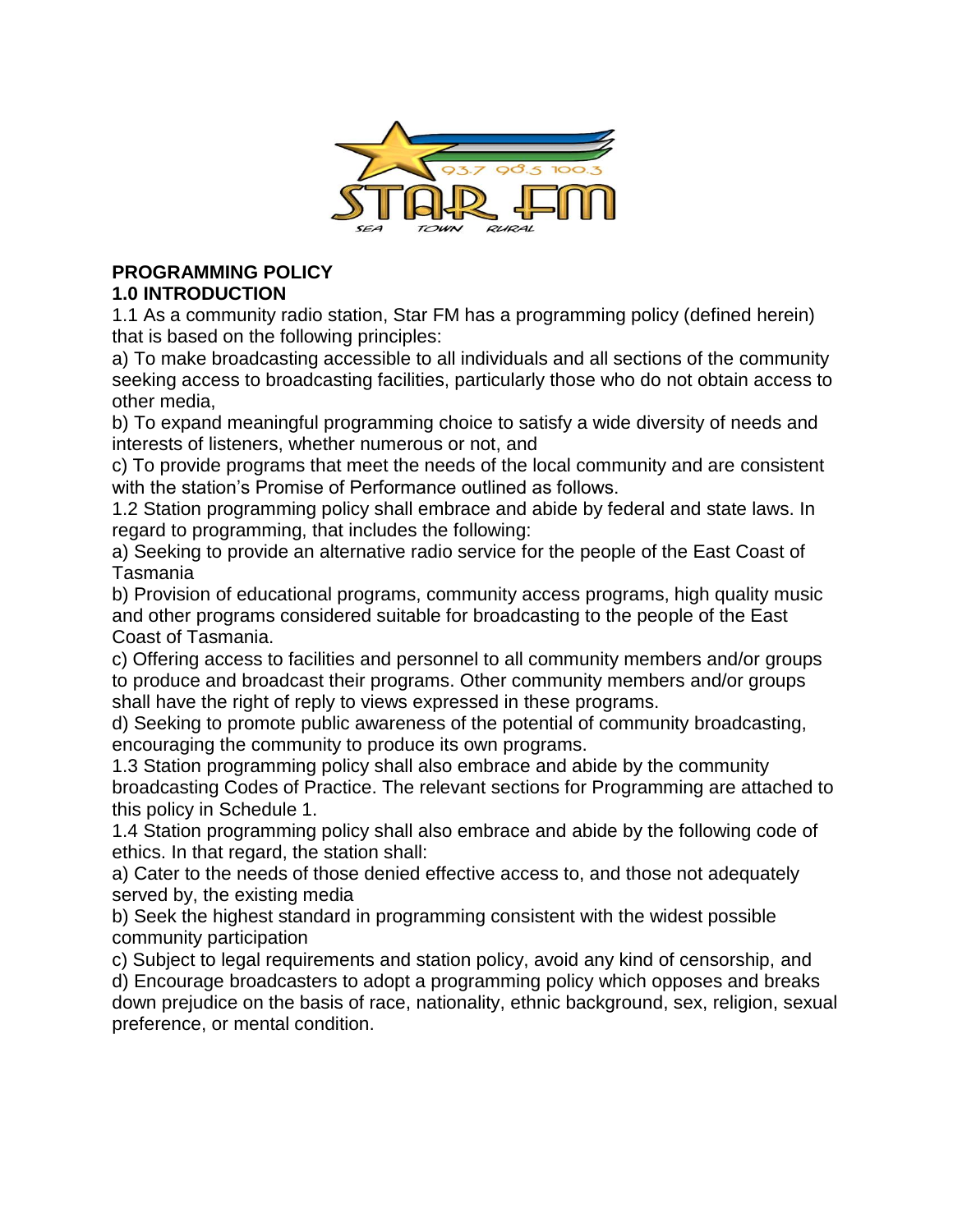## **2.0 INDEPENDENCE**

2.1 Station programming policy shall at all times remain independent. This means that the programming policy of StarFM shall be conceived and implemented without reference to the needs of any specific interest group (other than offering access) including political, religious, or any business interests.

2.2 Station programming (in terms of quality and content) and scheduling shall not be undertaken to meet the needs of current or potential station sponsors.

2.3 Station programming and scheduling shall be undertaken in a manner that is free from control or influence by one dominant group of members.

2.4 The Board and Station director shall endeavor to ensure that station programming and scheduling is managed by a consensus approach of members broadly representative of the local community diversity.

2.5 The Board and Station Director shall endeavor to ensure that this policy and station programming and scheduling is subject to external community influence and scrutiny. 2.6 The Board shall ensure that appropriate management structures and portfolio allocations are such that programming independence is maintained.

## **3.0 GOVERNANCE**

3.1 The Board shall remain accountable for the maintenance and development of the station programming policy and shall remain accountable for its implementation and compliance.

3.2 The Board shall endeavor to provide consultative mechanisms and structures to promote participation by station members and the broader community in programming policy, program types and scheduling and programming practices.

3.3 The Board shall endeavour to maintain a programming advisory committee to allow for such input from a broader base of personnel. The charter for a programming advisory committee shall be based on that outlined in Schedule 2 of this policy.

3.4 All board and committee members must be current members of the station.

3.5 The Board shall ensure that participation in all station activities and the presentation of programs is discharged without prejudice to any individuals or groups on the basis of ethnicity, race, chosen language, gender, sexual preference, religion, age, physical or mental ability, occupation, cultural belief or political affiliation.

3.6 The Board shall also ensure that programs presented on the station have a bias towards opposing prejudice in any form. The Board shall undertake a formal review of any program which is deemed to not comply with this requirement.

## **4.0 COMMUNITY ACCESS**

4.1 The Board shall ensure that Star FM remains open to all members of the community (groups or individuals) to access personnel and station facilities in order to present broadcast programs on the station.

4.2 The Board shall regularly promote at least once per week on air that all members of the community have a right to access broadcasting opportunities on the station. 4.3 Members of the community wishing to access broadcasting opportunities shall not be screened or discriminated against on the basis of gender, age, ethnicity, religion, political persuasion, sexual preference or voice quality. However, all such members of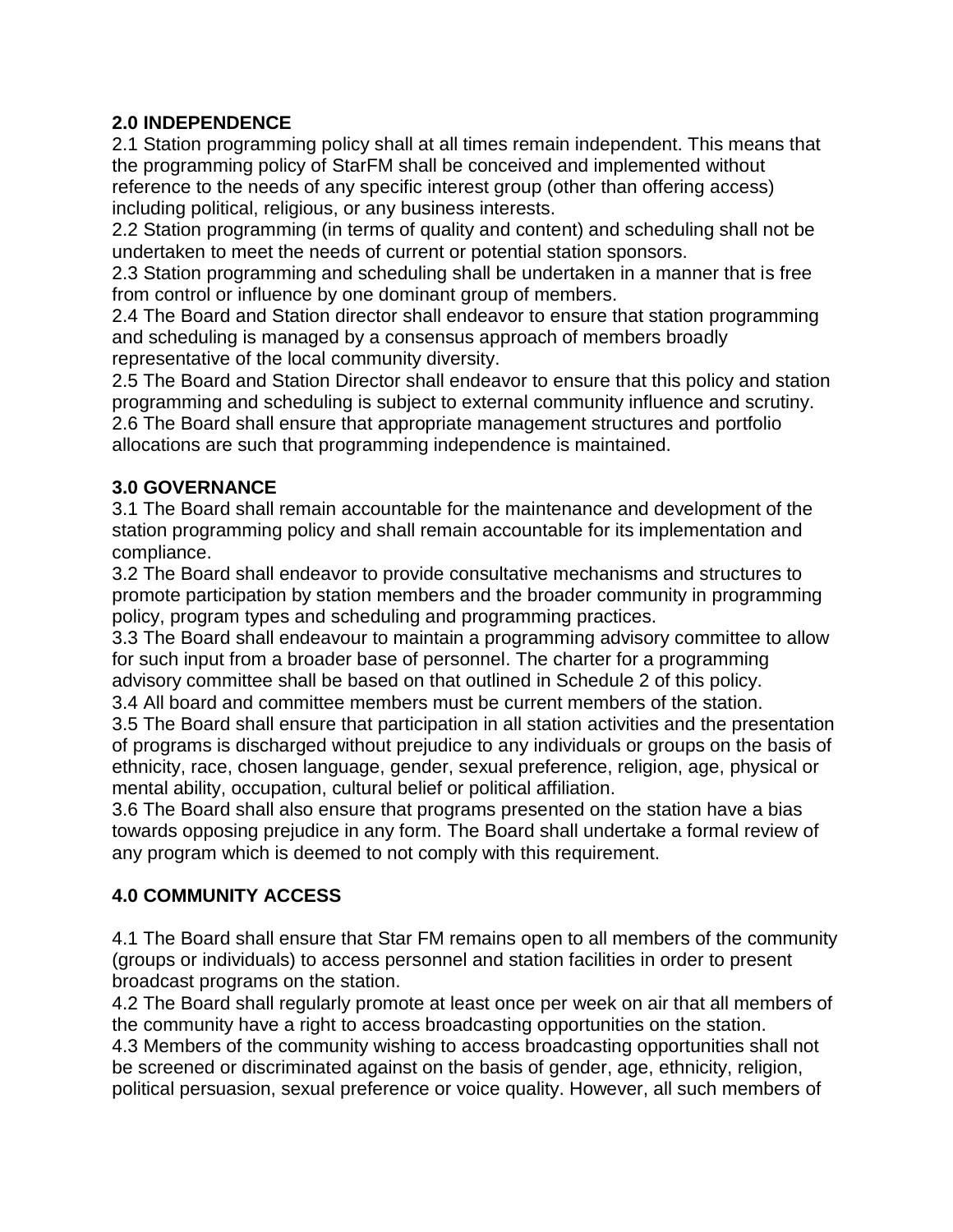the community must be prepared to undergo training and induction prior to broadcasting and achieve reasonable competence as a result of such training and induction.

# **5.0 BROADCASTING ISSUES**

5.1 Further to the principles and objectives outlined in this policy, broadcasters on Star FM should endeavor to inform and entertain listening audiences.

5.2 All programs broadcast must comply with the legal and ethical requirements outlined in statutory and station policy documents.

5.3 All broadcasters on the station must complete training and induction prior to commencing broadcasting. All broadcasters must attend refresher training once a year. 5.4 All broadcasters must enter into an agreement with station management that they will abide by the policies, practices and lawful instructions of the Board or its agents. This agreement shall take the form of that described in Schedule 3 of this policy and the Program Director (or other officer if nominated by the Board) shall be responsible for

ensuring that all presenters have entered into such an agreement.

5.5 All broadcasters will take all reasonable precautions to avoid placing the station at risk of a successful defamation case against it.

5.6 All broadcasters will take all reasonable precautions to avoid placing the station at risk of a successful contempt of court, contempt of Parliament or any other legal action case against it.

5.7All broadcasters shall be cognisant of their respective audiences in terms of what maybe offensive or in poor taste. In regard to potentially offensive material, such material may not be broadcast unless:

- $\cdot$  the material relates to the intended target audience, and
- $\cdot$  that a warning has been broadcast prior to each such item, and
- $\cdot$  that the broadcast of such material is between the hours of 7pm and 6am the following day.

Any broadcaster who is found to knowingly and with intent put to air offensive material with the sole intent of shocking, causing distress or for gratuitous purposes,

will be suspended from broadcasting until such time as the Board has been able to negotiate a suitable course of action to address the breach. For the avoidance of doubt, this also includes:

material which denigrates or vilifies any person or group on racial, religious, sexual and other discriminatory grounds,

material which is considered harmful to children, and

gratuitous (or un-called for) content and bad language (without context) including where material is broadcast to deliberately offend the target audience.

5.8 In addition, there are no circumstances where any station broadcaster can use the following words – f\*\*k, c\*\*t – in their spoken presentation. Such words contained in music can be played in accordance with the previous clause.

5.9 Under no circumstances shall material be played that would be considered harmful to children.

5.10 All music programs shall endeavour to ensure that compliance with Australian content requirements is observed.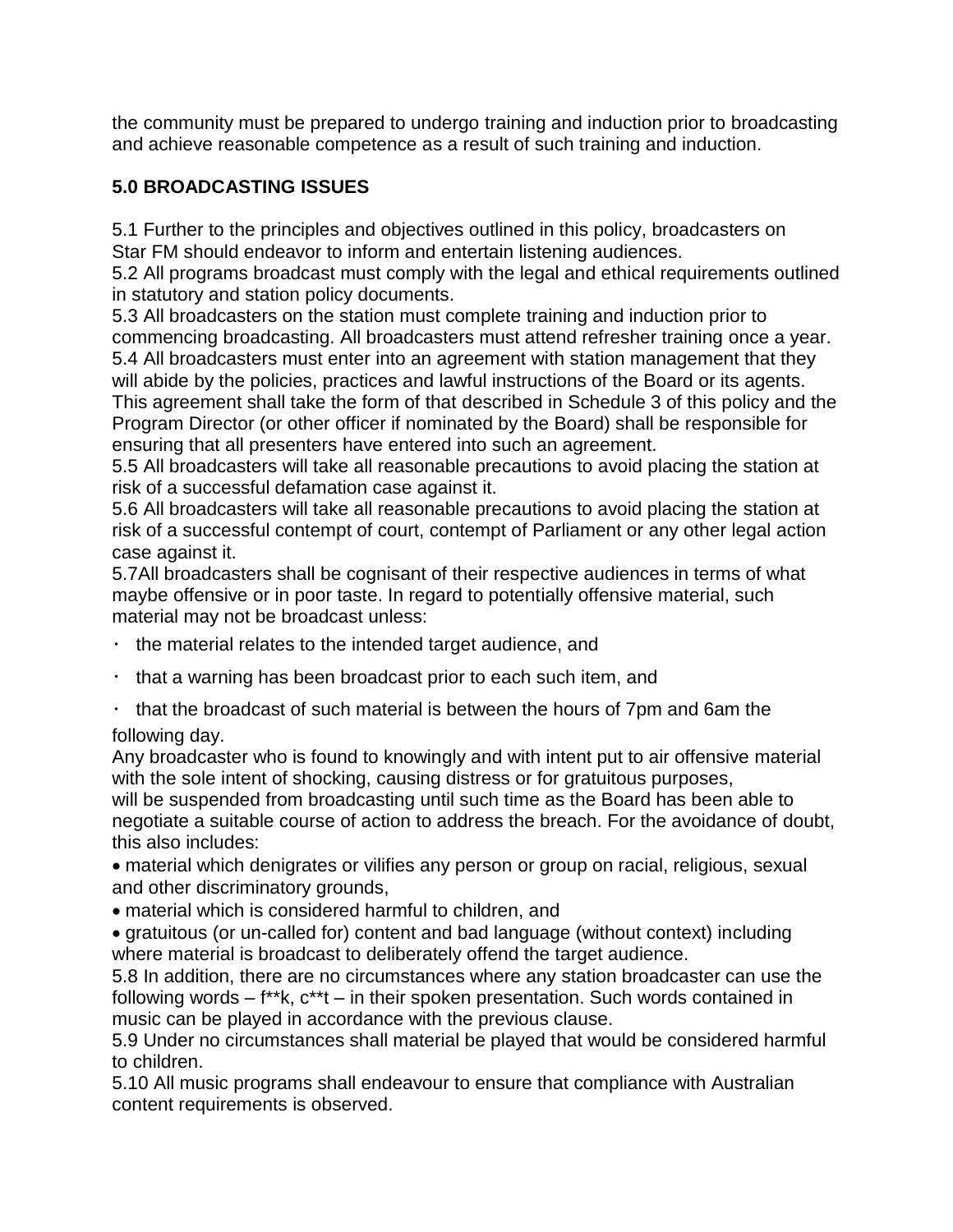5.11 All music broadcast on the station shall be covered by copyright. Therefore only music from recognized labels can be played and any live music performed can only be material where copyright has been approved (i.e. musicians can only present their own material unless written permission is provided for other such material at least 48 hours prior to proposed broadcast).

5.12 Radio plays, poetry and other similar written works can only be broadcast with the written permission of the copyright owner provided to the Board prior to such broadcasts.

5.13 Broadcasters shall strive to present programs of the highest quality at all times. As such, preparation prior to broadcasting should be at least equivalent to the time spent broadcasting.

5.14 In accordance with the law, broadcasters shall not present on-air whilst under the influence of liquor or other mind altering substances. In addition, broadcasters shall not consume alcohol whilst broadcasting – no matter where such broadcasts are being made from. Failure to comply with this clause will result in immediate expulsion from the station.

5.15 Programs shall start and end at the times published in the daily running schedule produced by station management. However, where news is scheduled, programs shall conclude at the commencement of the news and the next program shall commence following the news. Where news is scheduled within a program, the news shall be broadcast as scheduled.

5.16 Presenters must arrive at the station at least ten minutes prior to their scheduled program time to ensure a smooth transition between programs.

5.17Broadcasters shall play all announcements and program segments scheduled on the daily schedule by station management as close as possible to the time

scheduled.A failure to comply with this clause may result in dismissal from the station. 5.18 Sponsorship announcements must not be played more frequently than specified. In addition, no announcements promoting business interests shall be broadcast unless these are announcements included on the daily schedule by station management.

A failure to comply with this clause may result in instant dismissal of the presenter.

5.19 The Board will ensure that all station broadcasts are recorded on a logger system in accordance with statutory requirements.

5.20 Station broadcasters can arrange other current trained presenters to fill in for their programs as required. Station management must be advised in advance of any such arrangement.

5.21 If a broadcaster is intending to be absent for four or more consecutive programs, station management must be advised in advance of any such intended absence.

### **Schedule 1**

## **Codes of Practice for Programming**

### **Code 2 - Guidelines for All Programming**

The purpose of this code is to encourage programming that reflects the principles of community broadcasting; to break down prejudice and discrimination; and to prevent the broadcast of material, which is contrary to community standards.

2.1 Community broadcasting licensees shall not broadcast material which may

• incite, encourage or present violence or brutality;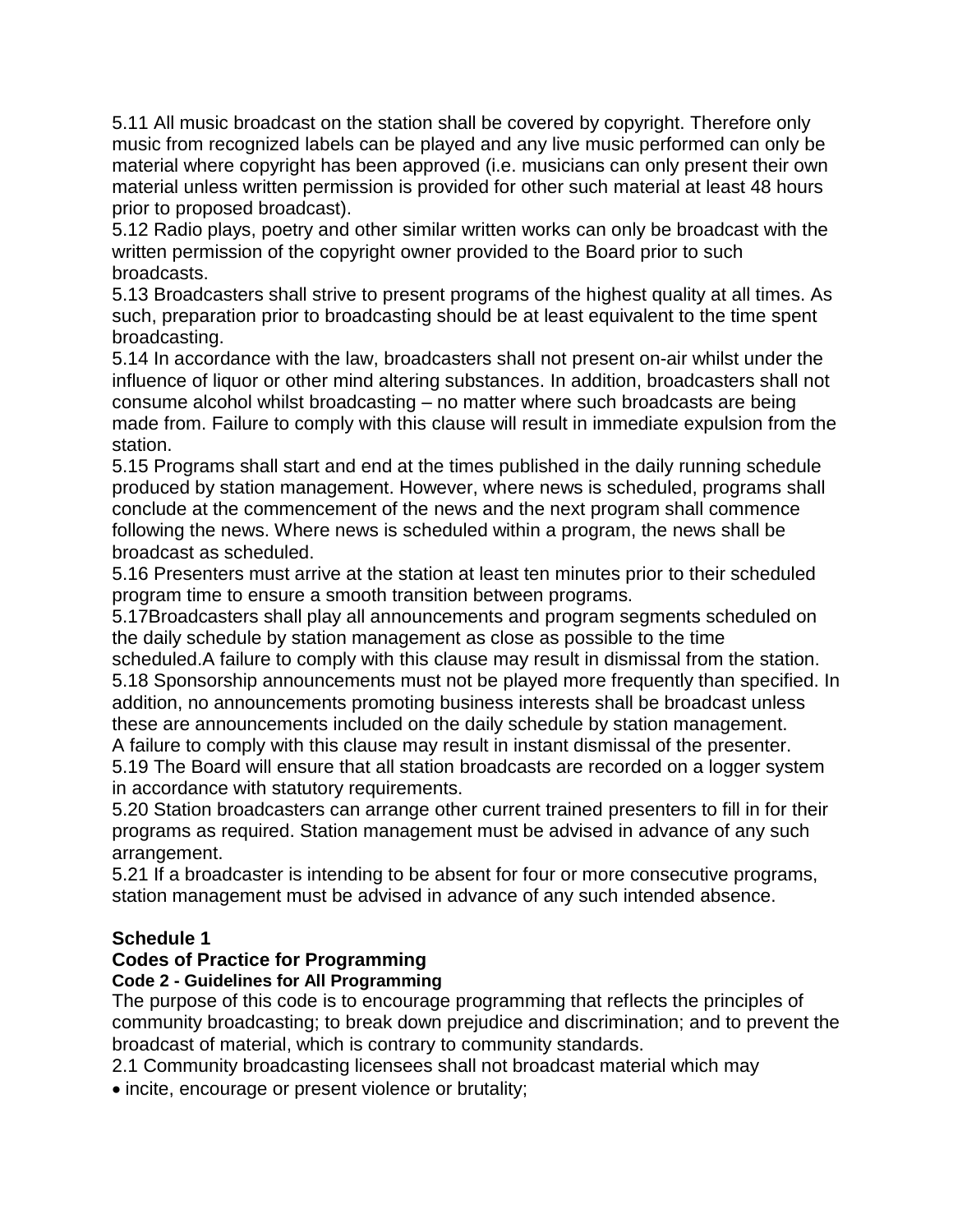simulate news or events in such a way as to mislead or alarm listeners; or

present as desirable the misuse of drugs including alcohol, narcotics and tobacco. 2.2 Community broadcasting licensees will avoid censorship wherever possible; however, consideration shall be given to the audience; the context; the degree of explicitness; the propensity to alarm, distress or shock; and the social importance of the event.

2.3 Community broadcasting licensees shall not broadcast material which may stereotype, incite, vilify, or perpetuate hatred against, or attempt to demean any person or group on the basis of ethnicity, nationality, race, chosen language, gender, sexual preference, religion, age, physical or mental ability, occupation, cultural belief or political affiliation. The requirement is not intended to prevent the broadcast of material which is factual, or the expression of genuinely held opinion in a news or current affairs program, or in the legitimate context of a humorous, satirical or dramatic work.

2.4 Community broadcasting licensees will establish programming practices which protect children from harmful program material.

2.5 Community broadcasting licensees in observance of privacy laws will:

respect each person's legitimate right to protection from unjustified use of material, which is obtained without an individual's consent, or other unwarranted and intrusive invasions of privacy;

not broadcast the words of an identifiable person unless:

- $\cdot$  that person has been informed in advance that the words may be transmitted; or
- $\cdot$  in the case of words which have been recorded without the knowledge of the person,

the person has subsequently, but prior to the transmission, indicated consent to the transmission of the words; or the manner of the recording has made it manifestly clear that the material may be broadcast.

2.6 News and Current Affairs Programming

This code is intended to promote accuracy and fairness in news and current affair programs. News and current affairs programs (including news flashes) programs should:

provide access to views under-represented by the mainstream media;

present factual material accurately and ensure that reasonable efforts are made to correct substantial errors of fact at the earliest possible opportunity;

clearly distinguish factual material from commentary and analysis;

not present news in such a way as to create public panic or unnecessary distress to listeners;

not misrepresent a viewpoint by giving misleading emphasis, editing out of context or withholding relevant available facts.

2.7 Indigenous programming and coverage of Indigenous Issues

This code acknowledges Indigenous peoples' special place as the first Australians, and offers a way to demonstrate respect for Indigenous cultures and customs, and to avoid offence with inappropriate words, phrases and actions.

In the following section, 'Indigenous Australians' refers to the Aboriginal peoples and Torres Strait Islanders of Australia.

When reporting on Indigenous people and issues, stations will take care to verify and observe the best way to respect Indigenous cultures and customs by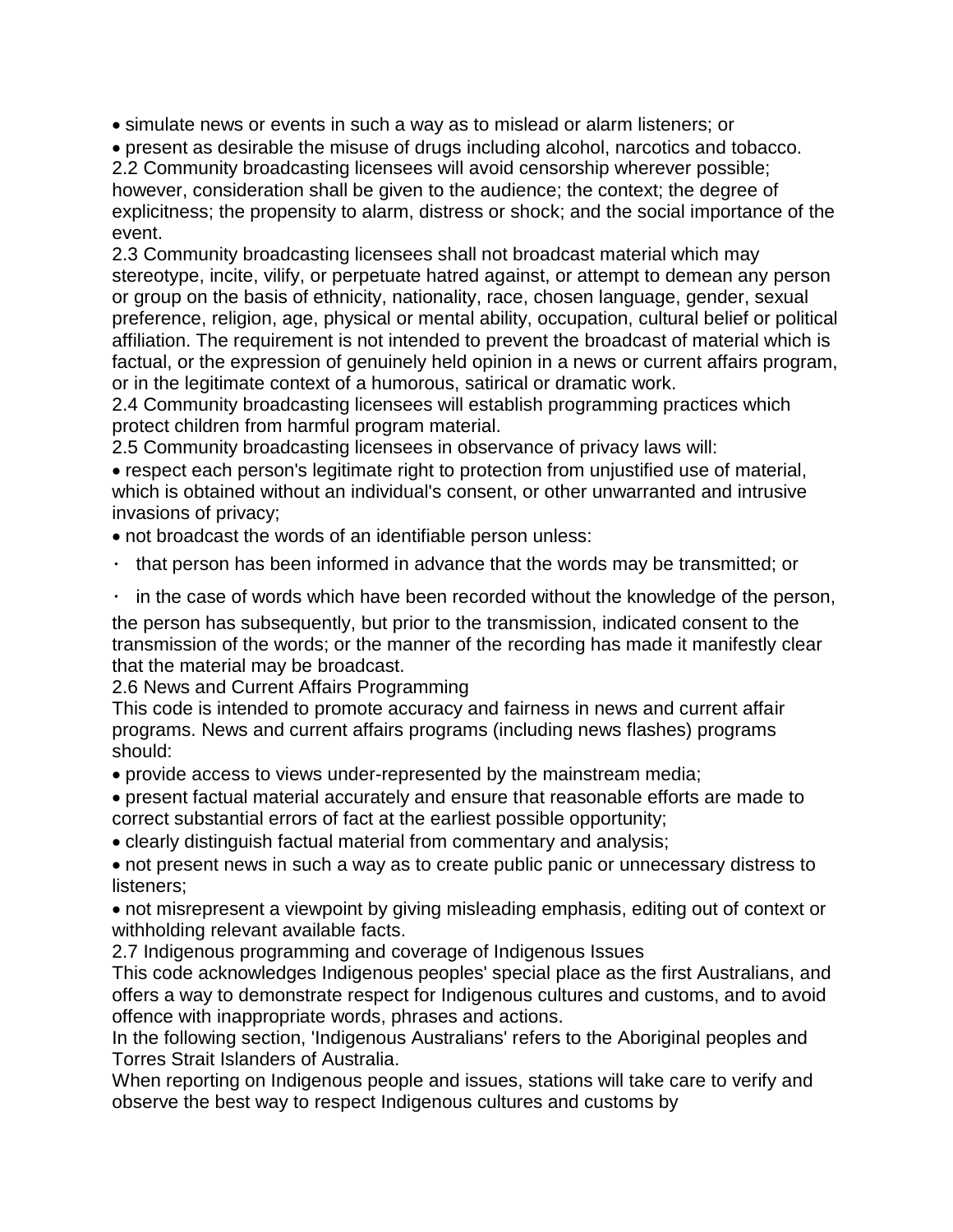considering regional differences in the cultural practices and customs of Indigenous Australians

seeking appropriate advice on how to best respect Indigenous bereavement customs on the reporting of people recently deceased

using the appropriate words and phrases for referring to an Indigenous Australian and his/her regional group

2.8 Broadcasters will seek to involve and take advice from Indigenous Australians, and where possible Indigenous media organisations and/or Indigenous broadcasters, in the production of programs focusing on Indigenous people and issues.

2.9 Broadcasters will avoid prejudicial references to, or undue emphasis on a person who is Aboriginal or Torres Strait Islander.

### **Code 3 - Australian Music Content**

'Australian Music' is defined as any music composed or performed by a citizen or ordinary resident of Australia.

3.1 Community broadcasters will ensure a proportion of the total number of musical items broadcast consist of:

not less than 25% Australian music items for all community broadcasting licensees except ethnic and classical stations as cited Clause 3.1(b) below;

(a) and (b) to be determined over one month.

3.2 The music requirements cited (3.1 above) exclude the use of music in sponsorship announcements and program or station promotions.

#### **Schedule 2**

### **Charter for Programming Advisory Committee**

The purpose of the Star FM Programming Advisory Committee is to assist the Board in managing the programming activity. As such the Committee is empowered to undertake all programming decisions within a framework of delegation provided by the Board as follows:

#### **Delegated Powers**

Program Philosophy / Programming Policy – only the Board can make changes to the program philosophy or policy; however the Program Committee is encouraged to continually review and make recommendations to the Board on program philosophy, policy and strategy.

#### **Committee Membership**

The Board shall appoint the members of the Committee after seeking expressions of interest from station personnel, subscribers and any other interested parties. The Board shall ensure that the committee membership is balanced in terms of gender, age and representation of the station membership and the broader community.

#### **Committee Operation**

The Committee shall abide by all station policies and comply with all reasonable instructions given by the Board.

The Station Director (or Board member overseeing station programming) should preside over meetings of the Committee.

The Board and/or The Committee Chairperson shall not have a second or casting vote. Meetings of the Committee (like all station meetings) are open to all members – however in the event that a consensus approach to decision-making is not achievable, formal voting rights only reside in those people endorsed by the Board as bona fide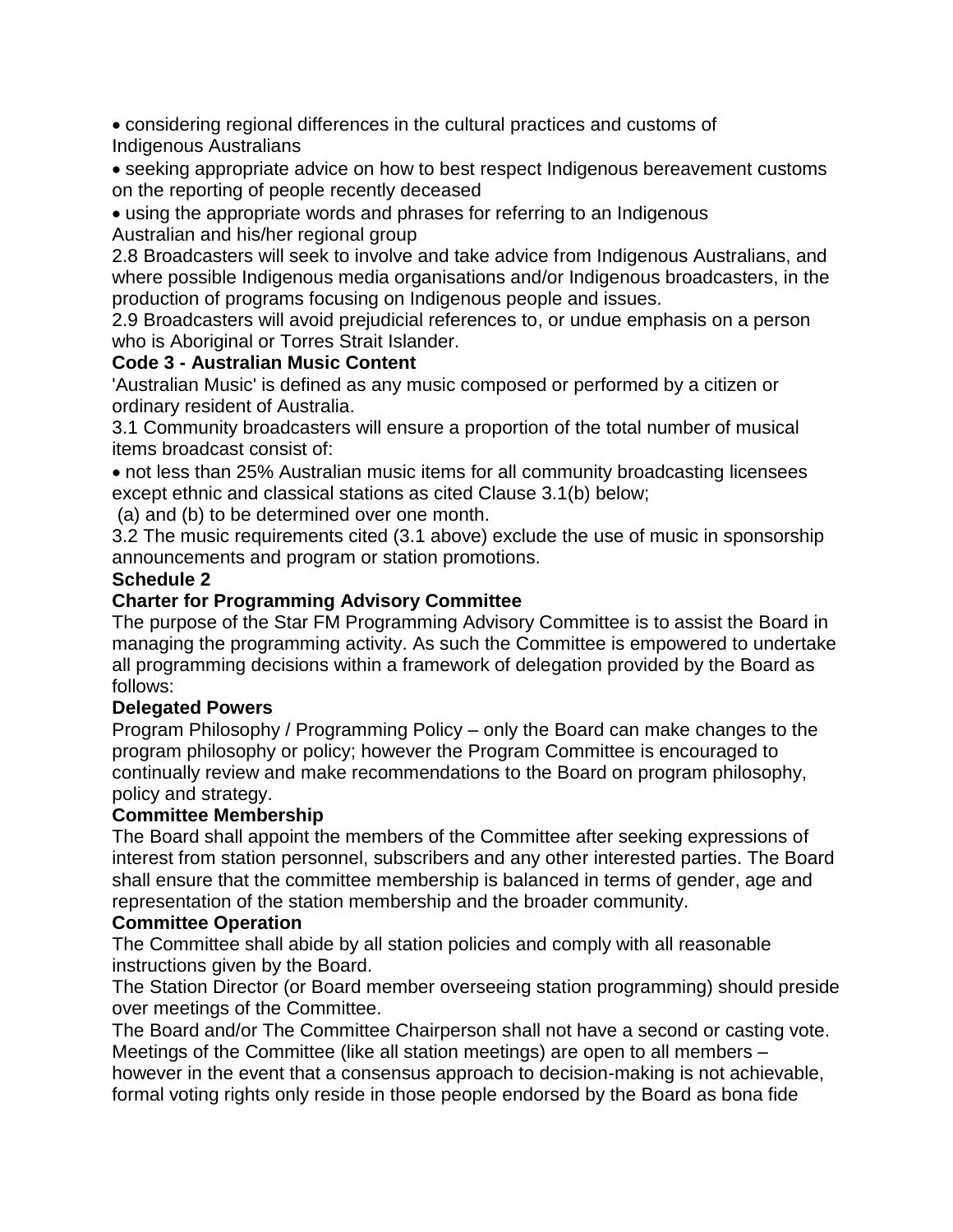members of the Committee. The Committee can meet on any frequency that it decides, however it must meet a minimum of at least 3 times per annum. Records of Committee meetings should be circulated to all committee members and the Board with a copy A quorum for the Committee shall be no less than 5 committee members.

Training – the Board may delegate responsibility to the Committee for station training and induction from time to time.

Disciplinary matters – the Committee is not empowered to implement disciplinary action but can make recommendations to the Board about such matters.

Expenditure – the Committee can not commit the station to any expenditure, but is able to make recommendations to the Board as required. Any necessary committee operating costs must be approved by the Board in advance of any spending commitment.

### **Role of Programming Advisory Committee**

The Board may vary the role of the Committee from time to time, but the generic role of the Committee would include the following:

 $\cdot$  to ensure that station broadcasting is adequately resourced and presented in accordance with the legal and ethical requirements outlined in the Act, the CBAA Codes of Practice, and any other station policies and practices

 $\cdot$  to provide advice to the Board on programming issues, programming policy and development, and any other issues which would further the development of the station in meeting its overall objectives.

As such, the Committee will:

Consult with relevant stakeholders to determine that the programs delivered on Star FM meet the needs identified,

• Identify program deficiencies or priorities and delivery of recruiting and training to meet current and future broadcast needs,

Allocate timeslots to various groups or individuals as it sees fit (in compliance with the above),

Maintain up to date records of program schedules and participants and communicate these to Sales and Marketing (who are responsible for the Daily Running Sheet) and the Station support officer (for membership compliance),

Manage station access and key control as required by participants (ie maintain a key register and return of keys issued when presenters leave), as well ensuring internal mailbox labels are maintained,

Ensure that programs are resourced in terms of co-ordination of presenters and any special needs that they might have,

Ensure that regular program reviews are undertaken (quality monitoring) and that compliance with station policy in regard to Australian music content , station talk-back policy, station broadcasting and behavioral standards, and

Ensure that programs are resourced in terms of co-ordination of presenters and any special needs that they might have,

## **Areas of Overlap**

• Internal Training